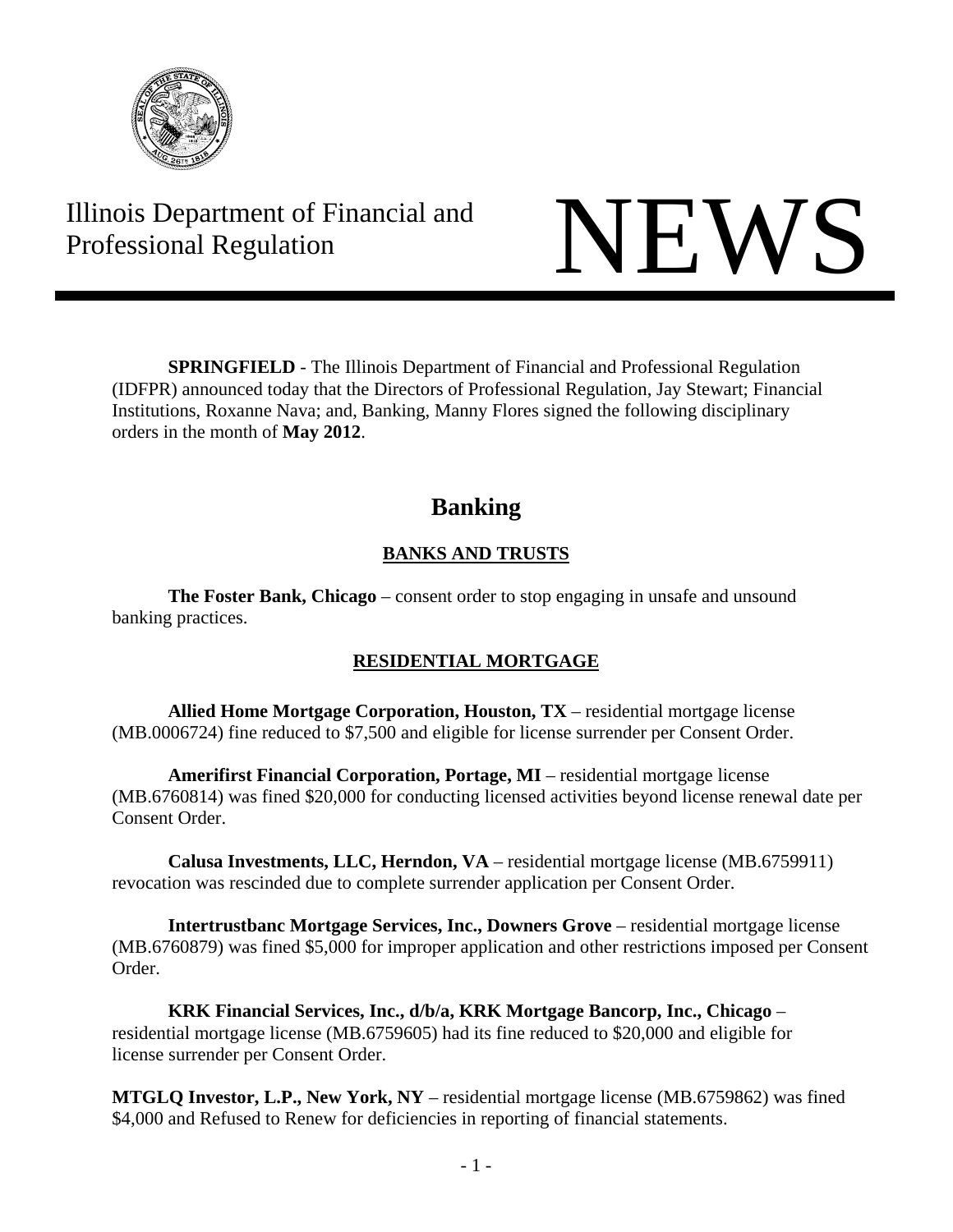# **Financial Institutions**

#### **CURRENCY EXCHANGE**

**2934 W. Grand Avenue Currency Exchange, Inc., 2934 W. Grand Avenue, Chicago –** Currency Exchange License (3313) fined \$4,000 for failure to maintain the statutorily required minimum net worth.

**Chicago Heights Currency Exchange, Inc., 82 Illinois Street, Chicago Heights –**  Currency Exchange License (2269) fined \$14,000 for failure to maintain the statutorily required minimum net worth.

**J & P Casa de Cambio, Inc., 22½ N. Union Street, Aurora – Currency Exchange** License (4048) fined \$2,500 for overcharging check cashing brackets.

 **New 112th & Vincennes Currency Exchange, Inc., 11207 S. Vincennes Avenue, Chicago –** Currency Exchange License (4010) fined \$1,000 for access to another business from the currency exchange.

 **New North Central Currency Exchange, Ltd., 5558½ W. North Avenue, Chicago –**  Currency Exchange License (3331) fined \$4,000 for failure to maintain the statutorily required minimum net worth.

 **Rockford Currency Exchange, Inc., 1111½ N. Avon Street, Rockford – Currency** Exchange License (1786) fined \$2,000 for failure to maintain the statutorily required minimum net worth.

 **Rockford's Best Currency Exchange, Inc., 4215 E. State Street, #8, Rockford –**  Currency Exchange License (3821) fined \$2,000 for failure to maintain the statutorily required minimum net worth.

#### **CONSUMER CREDIT**

 **Advance America, Cash Advance Centers of IL, Canton –** PLRA License (1014) fined \$1,000 for the following violation: Lender did not obtain any official documentation of the borrower's income.

 **Advance America, Cash Advance Centers of IL, Bradley –** PLRA License (1012) fined \$1,025 for the following violations: APR is not accurately disclosed and other legal instrument contains blanks.

 **B&B Investment Group, Inc., Galesburg –** CILA license (2902) fined \$5,400 for the following violations: Security is not properly disclosed and APR of a small consumer loan exceeds 99%.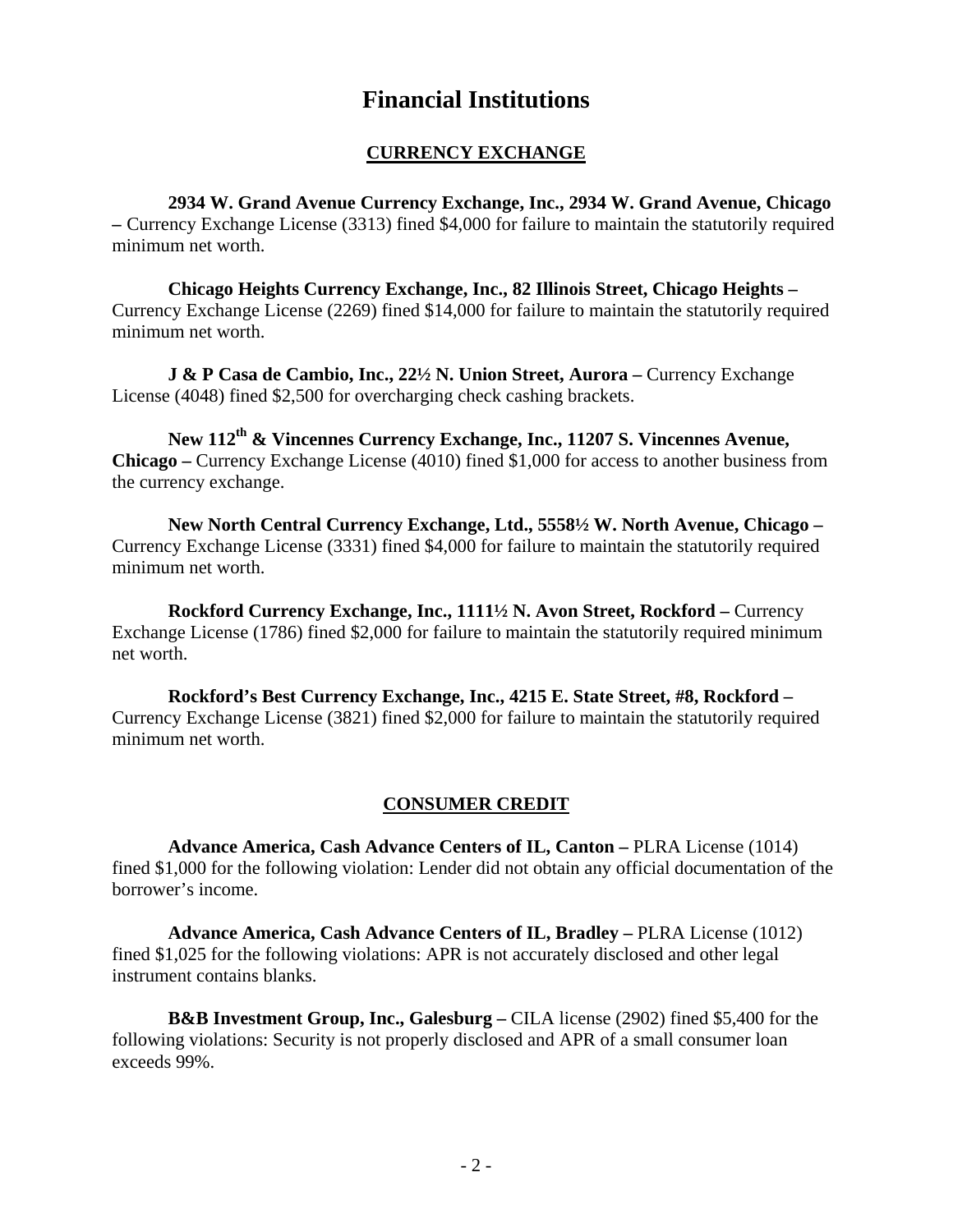**Central Illinois Loans, Inc., Beardstown –** CILA License (3489) fined \$1,800 for the following violations: Judgment obtained for incorrect amount or included additional fees not allowed. Truth in Lending box not properly completed.

 **Check into Cash of Illinois, LLC, Carbondale –** PLRA License (1214) fined \$2,100 for the following violations: Lender did not obtain official documentation of the borrower's income and varies other violations.

 **Check into Cash of Illinois, Sterling –** PLRA (1230) fined \$3,000 for the following violation: Improper simple interest calculations.

**Community Financial Loan Company, Inc., Waukegan – PLRA License (1493) fined** \$38,625 for the following violations: The loan document or other legal instrument contains blanks and varies other violations.

 **Cottonwood Financial Illinois, LLC, Freeport –** PLRA License (1569) fined \$7,000 for the following violations: Lender did not obtain any official documentation of the borrower's income and varies other violations.

 **Cottonwood Financial Illinois, LLC, DeKalb –** CILA License (3376) fined \$12,150 for the following violations: Lender did not input accurate information into the database and varies other violations.

 **Cottonwood Financial Illinois, LLC, Dixon –** CILA License (3374) fined \$11,625 for the following violations: Lender did not input accurate information into the database and varies other violations.

**Cottonwood Financial Illinois, LLC, Centralia – CILA License (3377) fined \$2,000** for the following violation: Title-Secured loan is not repayable in weekly, bi-weekly, semimonthly, or monthly installments.

**Cottonwood Financial of Illinois, LLC, Lombard – CILA License (3392) fined \$4,025** for the following violations: Improper simple interest calculation and varies other violations.

 **Cottonwood Financial of Illinois, LLC, Benton –** CILA License (3356) fined \$22,550 for the following violations: Improper simple interest calculations and varies other violations.

 **Cottonwood Financial Illinois, LLC, Freeport –** CILA License (3397) fined \$10,000 for the following violation: Title-secured loan is not repayable in weekly, bi-weekly, semimonthly, or monthly installments.

 **Cottonwood Financial Illinois, LLC, Centralia** – CILA License (3377) fined \$2,000 for the following violation: Title-secured loan is not repayable in weekly, bi-weekly, semimonthly, or, monthly installments.

 **Cottonwood Financial Illinois, LLC, Carbondale –** CILA License (3355) fined \$7,100 for the following violations: Lender made a title-secured loan with monthly payment exceeding 50% of the obligor's gross monthly income and varies other violations.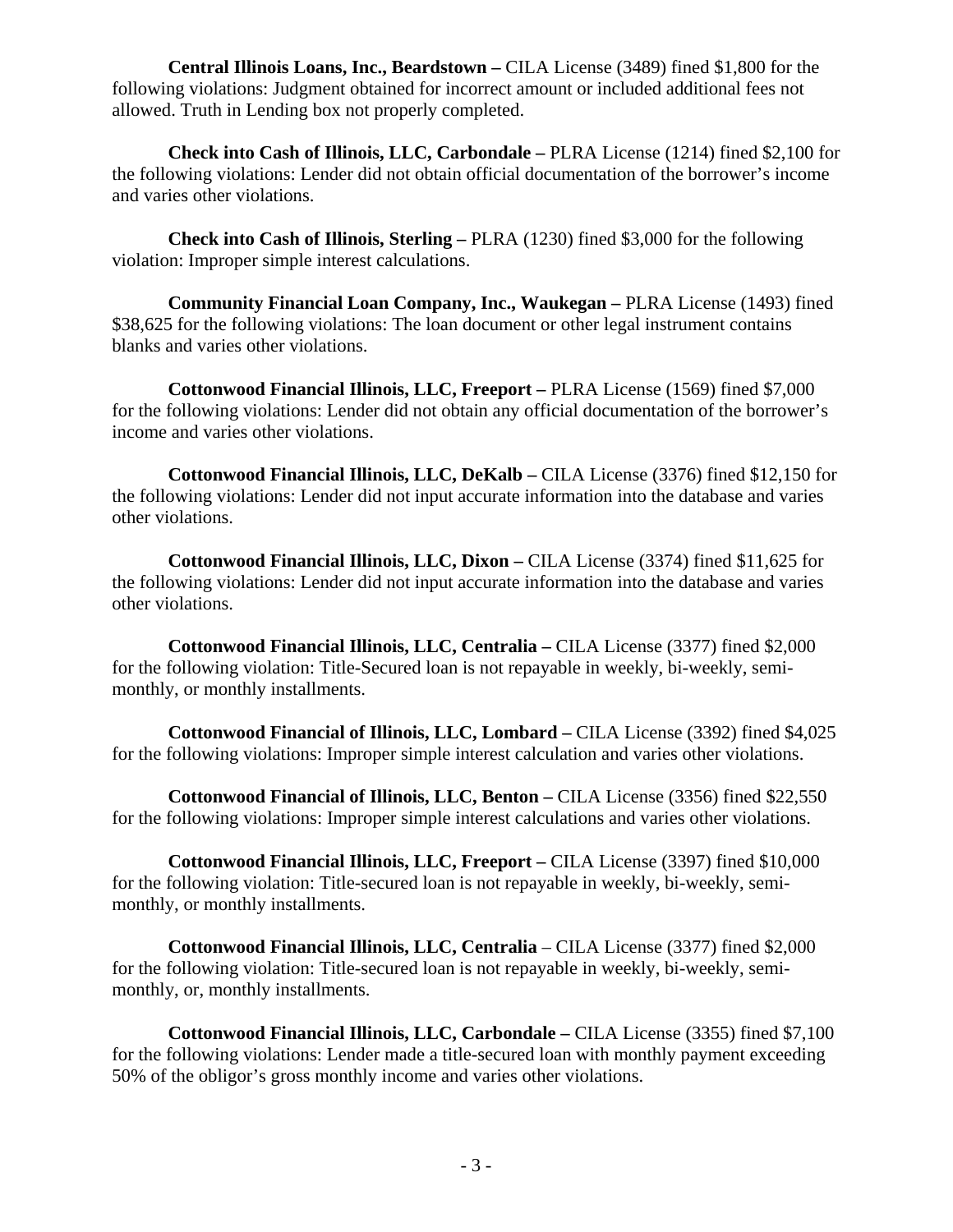**Devon Financial Services, Inc., Maywood –** PLRA License (1321) fined \$14,250 for the following violations: Lender did not input accurate information into database and varies other violations.

**First American Cash Advance, Inc., Bridgeview – PLRA License(1836) fined \$1,225** for the following violations: Lender refinanced an installment Payday Loan with a total indebtedness exceeding 180 days and varies other violations and varies other violations.

**Heights Finance Corporation, Aurora** – CILA License (2165) fined \$1,000 for the following violations: Security is not properly disclosed. Interest or account handling charge rebate is insufficient.

**Illinois Title Loans, Inc., Champaign – CILA License (1770) fined \$26,775 for the** following violations: The loan document or other legal instrument contains blanks and varies other violations.

**Illinois Title Loans, Inc., Joliet – CILA License (1953) fined \$6,650 for the following** violations: The loan document or other legal instrument contains blanks and varies other violations.

 **Illinois Title Loans, Inc., Joliet –** PLRA license (1404) fined \$2,200 for the following violations: Lender did not input accurate information into the database and varies other violations.

 **Illinois Title Loans, Inc., Champaign –** PLRA License (1458) fined \$4,075 for the following violations: Original documents, or approved equivalent, not cancelled or returned following payoff and varies other violations.

 **QC Financial Services, Inc., Springfield –** CILA License (2539) fined \$6,000 for the following violation: Improper simple interest calculations.

 **QC Financial Services, Inc., Danville –** CILA License (2563) fined \$1,150 for the following violations: Recording fee or closing cost is collected but not paid, improper simple interest calculations.

 **QC Financial Services, Inc., Danville –** PLRA License (1255) fined \$2,250 for the following violations: Official income documentation was not the required type for a payday loan or was not for income for the 30 days preceding the loan and varies other violations.

**Sordi, Inc., Freeport** – **PLRA** License (1846) fined \$10,750 for the following violations: Security is not properly disclosed and varies other violations.

**Sun Loan Company of Illinois No. 2, Peoria – CILA License (2494) fined \$2,750 for** the following violation: Interest or account handling charge rebate is insufficient.

**Sun Loan Company Illinois, Inc., Bloomington – CILA License (2147) fined \$5,750** for the following violations: Interest or account handling charge rebate is insufficient and varies other violations.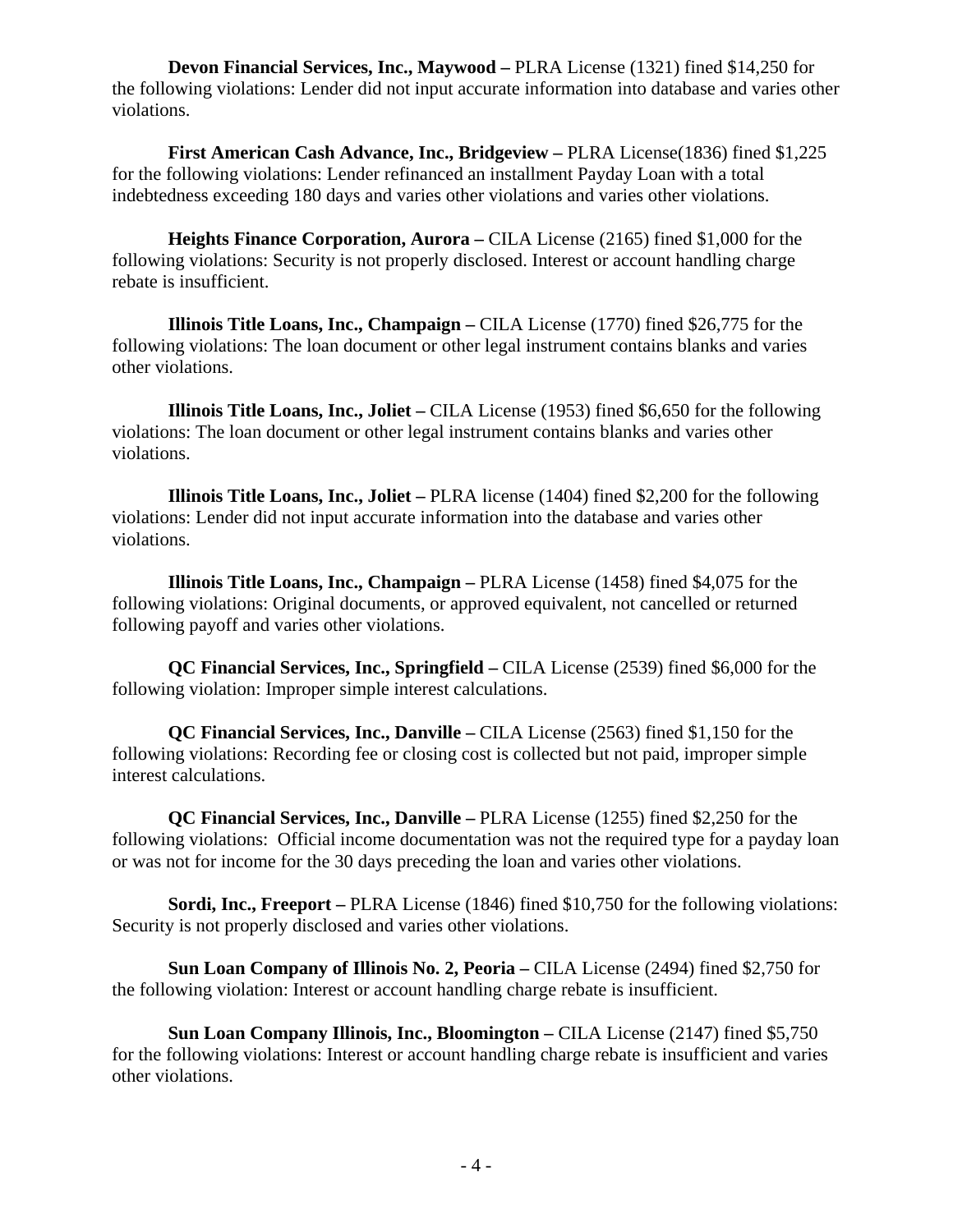**Title Lenders, Inc., Tinley Park –** PLRA License (1481) fined \$5,050 for the following violations: Original documents, or approved equivalent, not cancelled or returned following payoff and varies other violations.

 **World Finance Corporation of Illinois, Macomb –** CILA License (1765) fined \$1,100 for the following violations: Lender did not obtain any official documentation of the borrower's income and varies other violations.

# **TRANMITTER OF MONEY**

 **Microfinance International Corporation, Washington DC 20005** – (MT License 182) penalty order issued for lapse in good standing with the Secretary of State.

 **Quickdinero, Inc., Chicago** – (MT License 76) cease and Ddsist and penalty order issued for failure to submit current surety bond and lapse in good standing with the Secretary of State.

 **KRK International Corporation, Skokie** – (MT License 65) penalty order issued for failure to maintain permissible investments.

**Intercambio Express, Elkhart, IN** – (MT License 174) penalty order issued for lapse in good standing with the Secretary of State.

 **American Cash Exchange, Inc., Pennington, NJ** – (MT License 120) order to cease and desist issued for failure to submit current surety bond.

 **PreCash, Inc., Houston, TX –** (MT License 158) penalty order issued for lapse in good standing with the Secretary of State.

 **Green Dot Corporation, Monrovia, CA** – (MT License 129) penalty order issued for lapse in good standing with the Secretary of State.

# **CREDIT UNION**

 **Branch 825, N.A.L.C., Oakbrook** – Order Appointing a Manager-Trustee

 **USA One National Credit Union, Matteson** – Order of Certificate of Involuntary Liquidation.

# **Professional Regulation**

# **ACCOUNTANT**

 **Bryan Gutraj, Libertyville** – certified public accountant license (065-027716) placed in refuse to renew status after defaulted on an Illinois educational loan.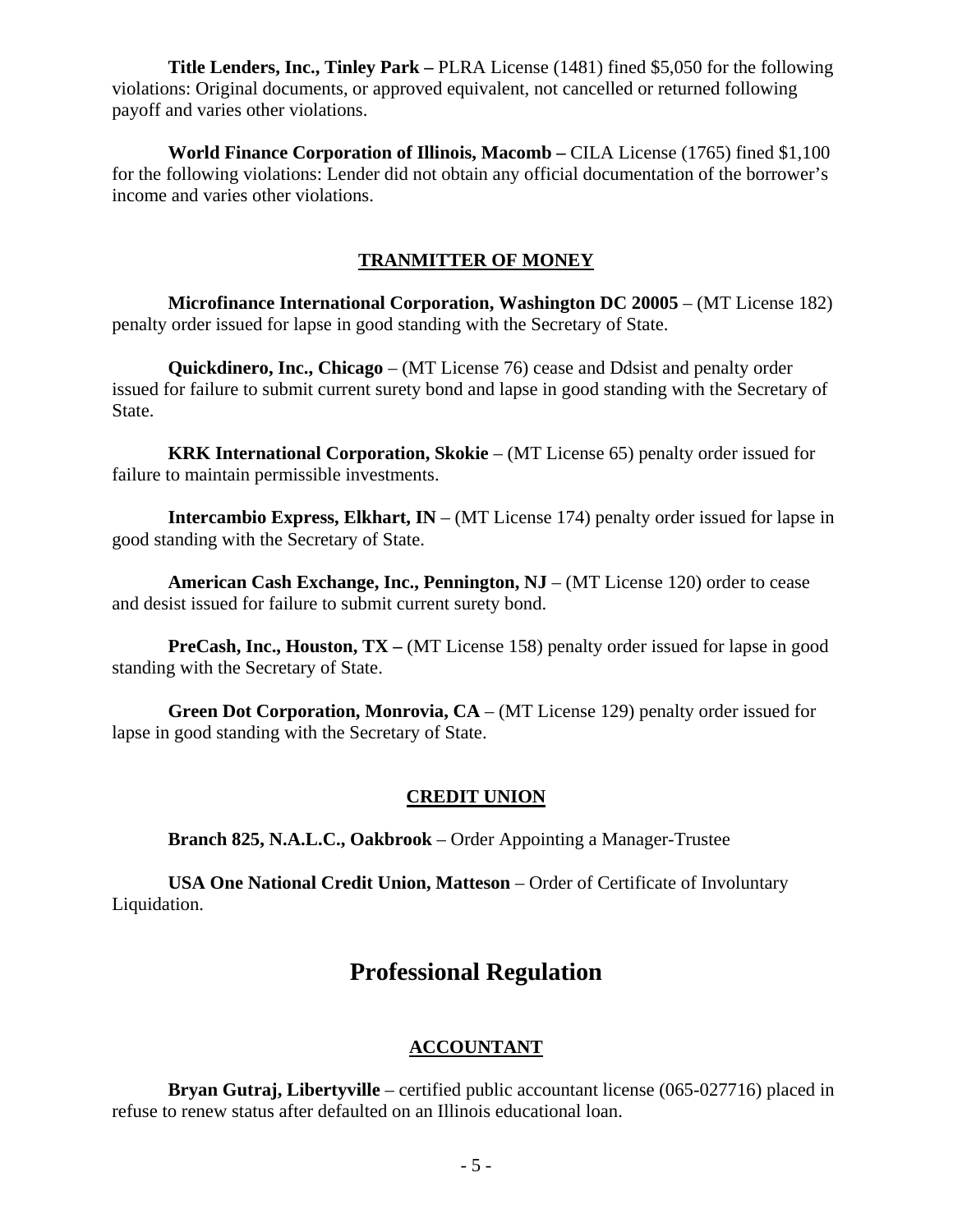# **APPRAISER**

 **Stephanie Penelli, Palatine** – appraiser license (556-000772) placed on two year probation, must submit quarterly work logs, and 30 hour Basic Appraisal Procedures course within six months of effective date of consent order.

# **ARCHITECTS, LAND SURVEYORS, PROFESSIONAL ENGINEERS AND STRUCTURAL ENGINEERS**

**John Avampato, Glenview** –professional land surveyor license (035-001857) reprimanded for performing a substandard survey.

 **William Workman, Downers Grove** – professional land surveyor license (035-003501) revoked for being more than thirty days delinquent in the payment of child support.

# **ATHLETIC TRAINING**

 **Chris Grays, South Haven** – licensed boxer license (002-1667550003) temporarily suspended for unethical or unprofessional conduct: respondent submitted an altered, doctored, or falsified lab screening report by using a previously submitted 2010 lab report and substituting the dates to reflect a new 2011 lab report to be licensed to compete in a Professional Boxing Event.

# **BARBER, COSMETOLOGY, ESTHETICS AND NAIL TECHNOLOGY**

 **Charles Tate, Chicago Heights** – barber license (006-064134) issued and placed in nonreporting probation for one year due to criminal convictions.

 **Quoshronde Williams, Chicago** – barber license (006-061056) indefinitely suspended for failure to comply with the conditions of his probation set forth in a consent order dated 07/30/2009 regarding repayment of his educational loan.

 **Malynda Bibb, Rockford** – cosmetology license (011-297839) issued and placed on two year probation for felony conviction and unprofessional conduct.

 **Moniquia Calloway, Gulf Breeze, FL** – cosmetology license (011-251374) indefinitely suspended due to failure to comply with the conditions of her probation set forth in a consent order dated 11/21/2011 regarding repayment of her educational loan.

**Donada Campbell, Maywood** – cosmetology license (011-297841) issued and placed on two year probation for felony conviction.

**Dahlia Cladel, Bloomingdale** – cosmetology license (011-212017) restored to indefinite probation upon payment of fees and filing of forms after default on an Illinois educational loan, which licensee has now entered into a repayment agreement.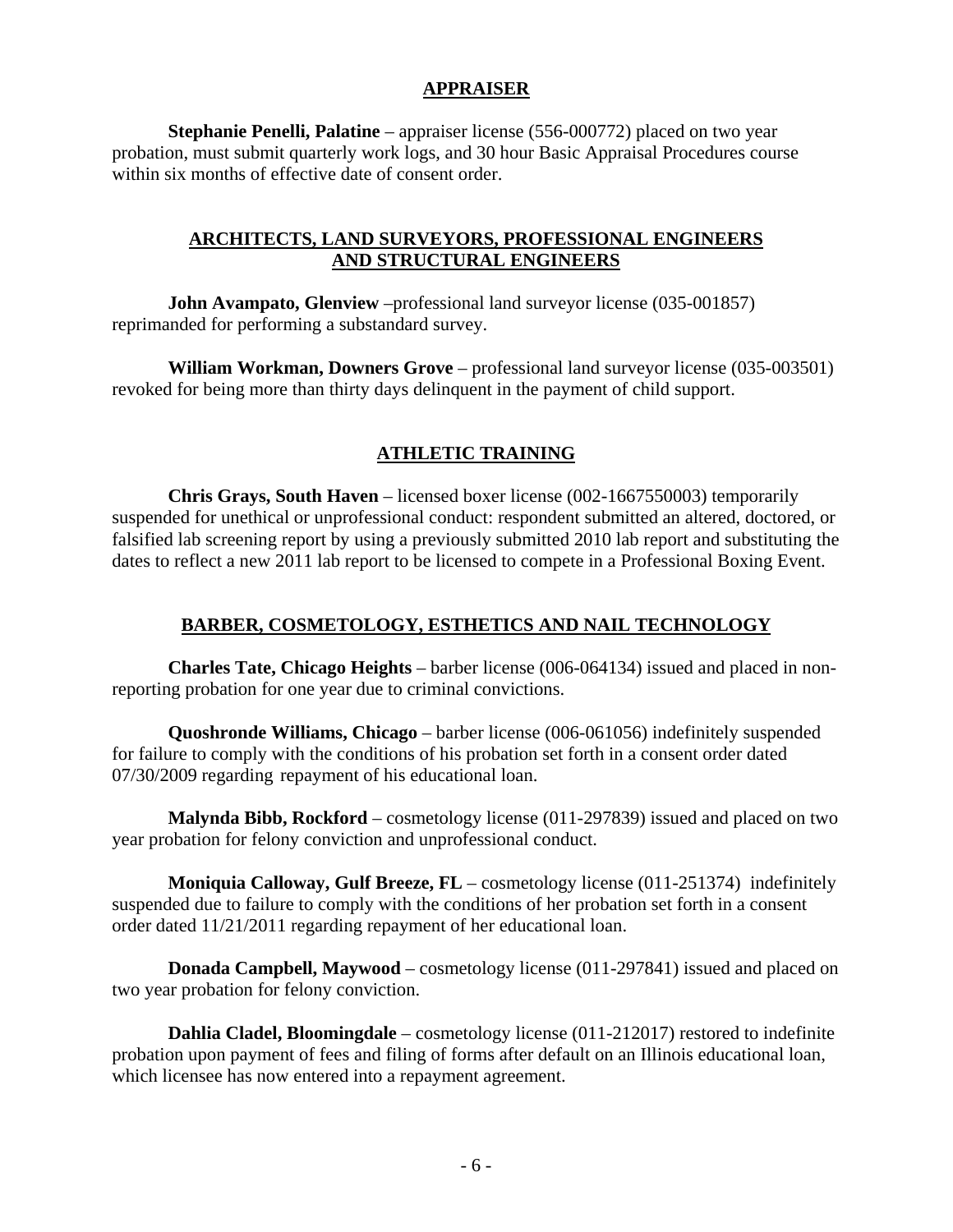**Chaunteese Lewis, Chicago** – cosmetology license (011-282615) indefinitely suspended due to failure to comply with the conditions of her probation set forth in a consent order dated 07/13/2011 regarding repayment of her educational loan.

 **Gregory McKnight, Park City** – cosmetology license (011-224628) restored to indefinite probation with conditions.

 **Terry Reinitz, Fishers, IN** – cosmetology license (011-285464) placed on automatic, immediate and indefinite suspension based on violation of probation.

 **Stacey Sanders, Bartonville** – cosmetology license (011-240326) reprimanded and fined two thousand five hundred dollars for violation of regulations in that respondent performed massage therapy thereby exceeding the scope of her cosmetologist license as well as unprofessional conduct.

 **Maria Rosa Velasquez, Posen** – cosmetology license (011-297900) issued with reprimand with conditions and fined in the amount of one thousand dollars based on unlicensed practice.

 **Annette Palka, Palos Park** – esthetician license (131-008191) issued on probation for two years with conditions for felony conviction and unprofessional conduct.

 **Number One Nails, Springfield** – salon shop license (189-008804) fined one hundred fifty dollars and Dang Nguyen, Springfield – nail technician license (169-022715) required to complete additional continuing education for aiding and assisting unlicensed practices and for failing to maintain sanitary conditions.

 **Michelle Anderson, Fairview Heights** – (unlicensed) ordered to cease and desist the unlicensed practice as a barber, cosmetologist, esthetician, hair braider or nail technician.

 **Deschonn Johnson, Fairview Heights** – (unlicensed) ordered to cease and desist the unlicensed practice a barber, cosmetologist, esthetician, hair braider or nail technician.

# **COLLECTION AGENCY**

 **HOVG LLC fka Bay Area Credit Service LLC, Antioch** – collection agency license (017-020866) reprimanded based on sister state discipline.

#### **DENTAL**

 **Douglas Bauer, Mundelein** – dental license (019-022004) placed in refuse to renew status after defaulted on an Illinois educational loan.

 **Larry Hambel, Rockford** – dental license (019-022208) placed in refuse to renew status after defaulted on an Illinois educational loan.

**Joseph Haselhorst, Naperville** – dental license (019-019168) and controlled substance license (319-008616) definitely suspended for fifteen days and fined \$5,000 for administering controlled substances to patients while said license was in non-renewed status.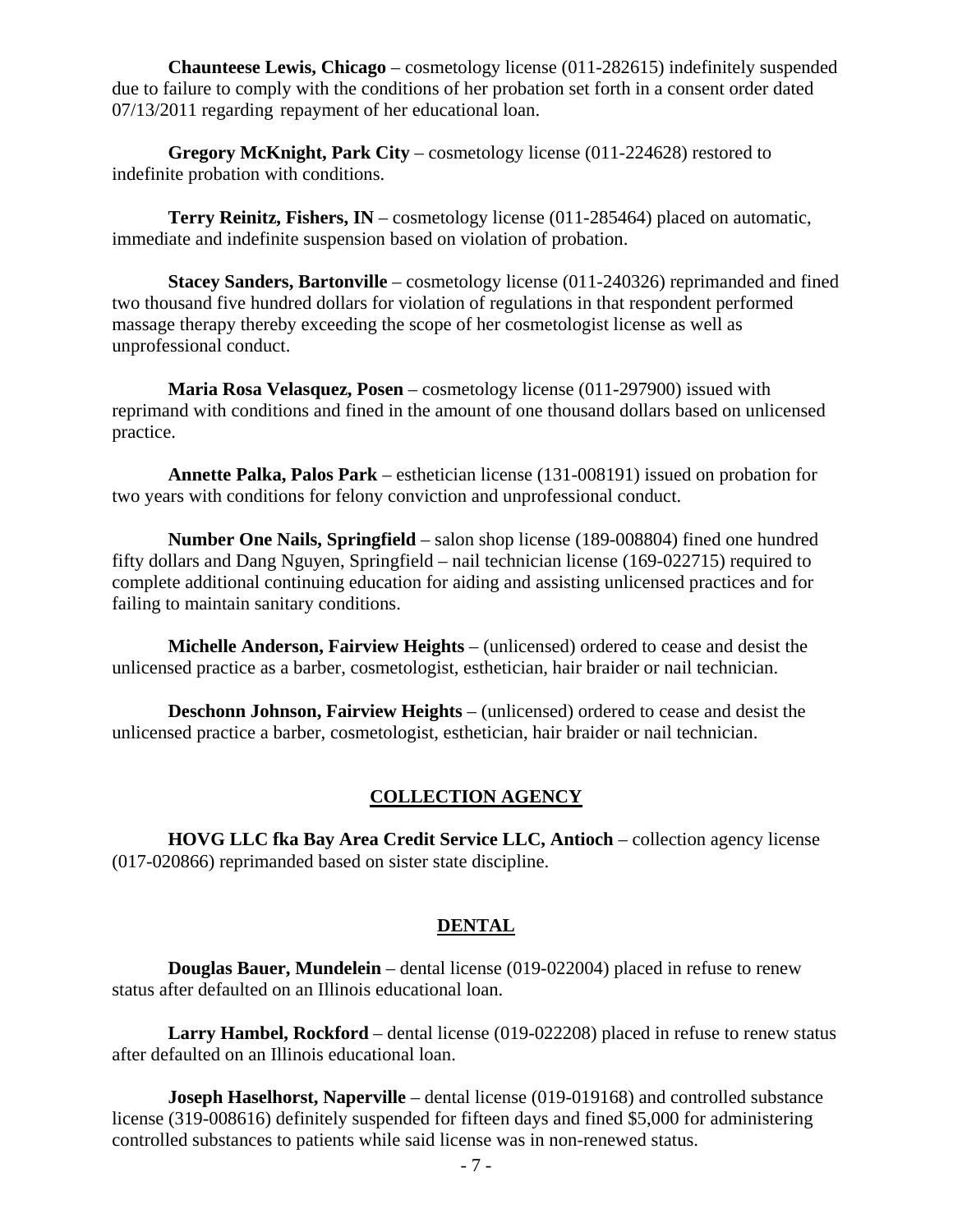**Patricia Tarallo, Urbana** – dental license (019-023139) placed in refuse to renew status after defaulted on an Illinois educational loan.

 **Julia Sky, Buffalo Grove** – dental hygienist license (020-011842) placed in refuse to renew status after defaulted on an Illinois educational loan.

# **DETECTIVE, ALARM, SECURITY, FINGERPRINT VENDOR AND LOCKSMITH**

The following individuals' permanent employee registration cards have been placed in refuse to renew status for being more than 30 days delinquent in the payment of child support: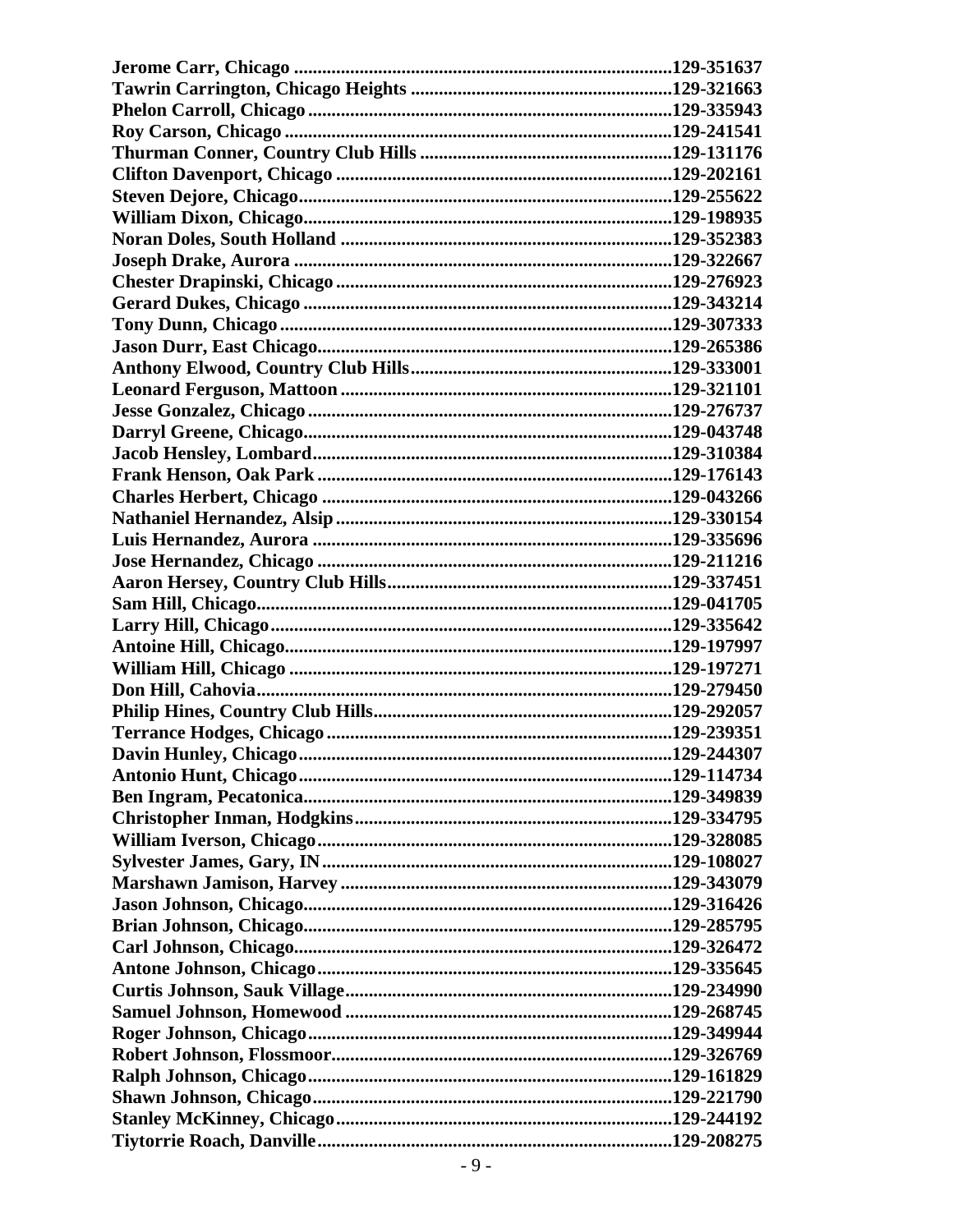|--|--|--|

 **Anthony Autrey, Chicago** – permanent employee registration card (129-3123178) placed on probation for two years due to criminal convictions.

 **Quincy Brown, Chicago** – permanent employee registration card (129-356034) issued and placed on probation for two years due to criminal convictions and falsification of an application and shall not be issued a firearm control card indefinitely.

 **Robert Buchanan, Joliet** – permanent employee registration card (129-326343) restored to indefinite probation after defaulting on an Illinois educational loan and has now entered into a repayment agreement.

**Angela Carson, Evergreen Park** – permanent employee registration card (129-356059) issued and placed on probation for one year due to criminal convictions.

 **Guy Cervone, Melrose Park** – permanent employee registration card (129-222135) placed in refuse to renew status for a felony conviction.

 **Alfredo Chavez, Chicago** – permanent employee registration card (129-278457) restored to indefinite probation after defaulting on an Illinois educational loan and has now entered into a repayment agreement.

 **Tony Davis, Chicago** – permanent employee registration card (129-356070) issued and placed on probation for two years for failure to disclose criminal convictions.

 **Keiona Elliot, Chicago** – permanent employee registration card (129-318885) restored to indefinite probation after defaulting on an Illinois educational loan and has now entered into a repayment agreement.

 **Tracy Hightower, Riverdale** – permanent employee registration card (129-356058) issued and placed on probation for one year due to criminal convictions.

 **Ben Minett, Chicago** – permanent employee registration card (129-356129) issued and placed on probation for three years due to a criminal conviction and other than honorable discharge from military service and shall not be issued a firearm registration card during the probationary period.

 **Gary Montino, Melrose Park** – permanent employee registration card (129-222143) placed in refuse to renew status due to felony convictions.

 **Marquis Payne, Park Forest** – permanent employee registration card (129-352781) revoked for being more than thirty days delinquent in the payment of child support.

 **Khalfani Powell, Markham** – permanent employee registration card (129-356053) issued and placed on probation for three years for failure to disclose criminal convictions.

 **Christopher Rolando, Evanston** – permanent employee registration card (129-356131) issued and placed on probation for two years due to criminal convictions and shall not be issued a firearm control card for a minimum of two years.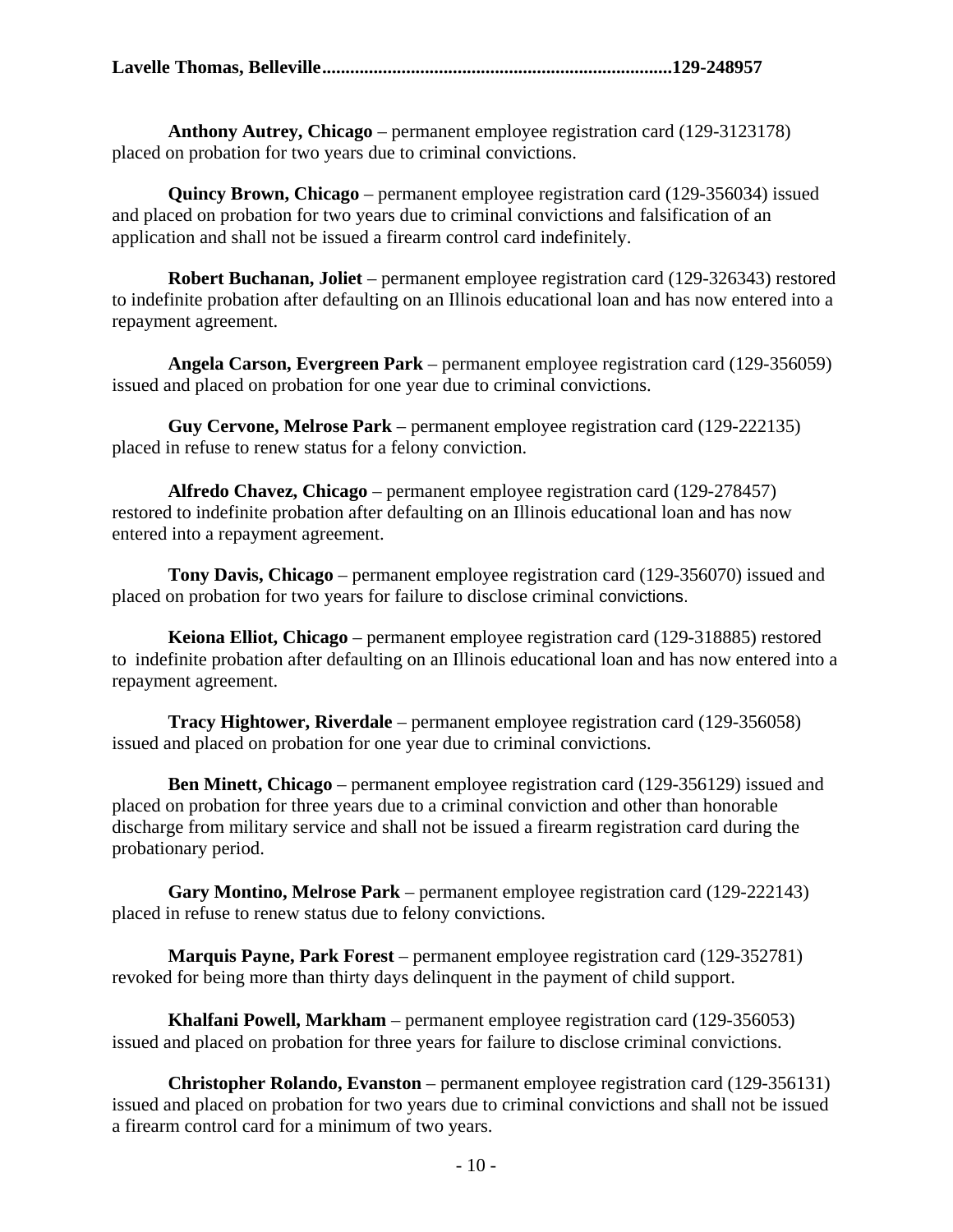**Francisco Rosario, Chicago** – permanent employee registration card (129-108062) restored to indefinite probation for defaulting on an Illinois educational loan and has now entered into a repayment agreement.

 **Lloyd Sanders, Dolton** – permanent employee registration card (129-039535) restored to two year probation effective upon payment of fees and filing of forms.

 **Margo Simmons, Urbana** – permanent employee registration card (129-239753) restored to indefinite probation after default on an Illinois educational loan and has now entered into a repayment agreement.

 **Reginald Stephens, Chicago** – permanent employee registration card (129-356054) issued and placed on probation for two years due to criminal convictions.

 **Michael Wynn, Melrose Park** – permanent employee registration card (129-252397) placed in refuse to renew status due to felony convictions.

# **FUNERAL DIRECTORS & EMBALMERS**

 **Charise Gordon-Robey, Chicago Heights** – funeral director and embalmer license (034-015028) reprimanded and fined for failing to complete required number of continuing education hours.

**John Johnson, Clarendon Hills** – funeral director and embalmer license (034-011197) reprimanded with conditions and fined two hundred fifty dollars for failure to provide proof of continuing education hours.

 **Thomas McKeon, Chicago** – funeral director and embalmer license (034-010917) indefinitely suspended with conditions and fined one thousand six hundred dollars for failure to provide proof of continuing education hours.

 **Peter Nichols, Rockford** – funeral director and embalmer license (034-015078) reprimanded and fined for failing to complete required number of continued education hours.

# **MASSAGE THERAPY**

 **Faith Ahrens, Oak Forest** – massage therapist license (227-001784) suspended for six months for practicing massage for compensation on an expired massage therapist license.

 **Alfredo Lopez, Niles** – massage therapist license (227-013051) placed in refuse to renew status for being more than thirty days delinquent in child support.

 **Serena Reynolds, Downers Grove** – massage therapist license (227-010276) indefinitely suspended due to respondents failure to comply with the conditions of her probation set forth in consent order dated 1/27/2011, regarding the repayment of her Illinois educational loan.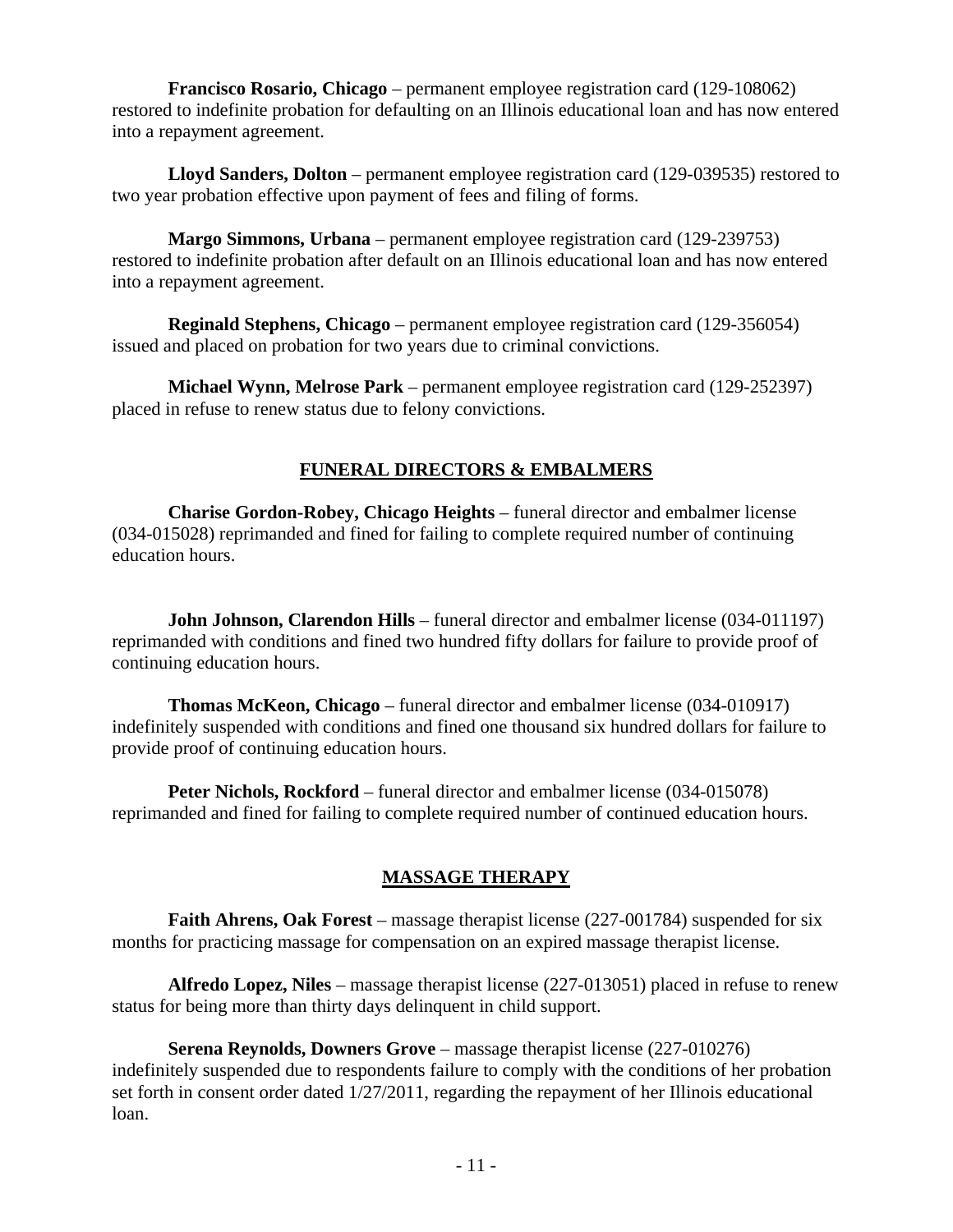# **MEDICAL**

 **David Almasy, Sterling** – physician and surgeon license (036-116207) reprimanded for prior discipline by the state of Wisconsin.

**Jason Bergandi, Peru** – physician and surgeon license (036-114114) and controlled substance license (336-074926) indefinitely suspended for a minimum of twelve months for failure to comply with terms and conditions of agreement with Department.

**Philip Boren, Carmi** – physician and surgeon license (036-038088) placed on definite probation for two years, with conditions and a five thousand dollar fine has been assessed for unprofessional conduct with other health care professionals.

 **Rati Dutta, Urbana** – physician and surgeon license (036-047862) indefinitely suspended for one year and fined one thousand dollars for practicing on a non-renewed license.

**Robert Erickson, Libertyville** – physician and surgeon license (036-066065) reprimanded and fined \$1000 due to a failure to respond within sixty days to a departmental request regarding a mandatory report.

**James Frede, Kahului, HI** – physician and surgeon license (036-125484) indefinitely suspended for issuing prescriptions for non-Controlled substances for patients over the Internet.

**Howard Goldstein, Pikesville, MD** – physician and surgeon license (036-070169) placed in refuse to renew status based on a sister-state discipline by the state of Missouri.

 **Lisa Gulcher, Deer Park** – physician and surgeon license (036-107126) placed on probation for one year and a two thousand dollar fine has been assessed for aiding and abetting unlicensed practice by having employees sell Latisse, a prescription medication only at respondent's office and a mall kiosk without a prescription from a physician.

 **Anil Gupta, Mount Vernon** – physician and surgeon license (036-065878) and controlled substance license (336-030186) were revoked for violation of Medical Practice Act related to his sexual misconduct with a patient.

 **Robyn Jackson-Flagg, Tinley Park** – physician and surgeon license (036-095867) and controlled substance license (336-057136) were restored placed on indefinite probation for a minimum of five years with multiple conditions.

**Jeffrey Kessler, Tarpon Springs** – physician and surgeon license (036-1001111) and controlled substance license (336-060722) indefinitely suspended due to impairment.

 **Frank Kirk, Orland Park** – physician and surgeon license (036-079537) and controlled substance license (336-042524) indefinitely suspended for a minimum of one year due to a boundary violation in which he became inappropriately involved with a patient.

 **Gerald Mingolelli, Oak Forest** – physician and surgeon license (036-085438) reprimanded and fined \$1000 due to suspension of his colonoscopy privileges at Advocate South Suburban Hosp and failure to report the suspension on his license renewal application.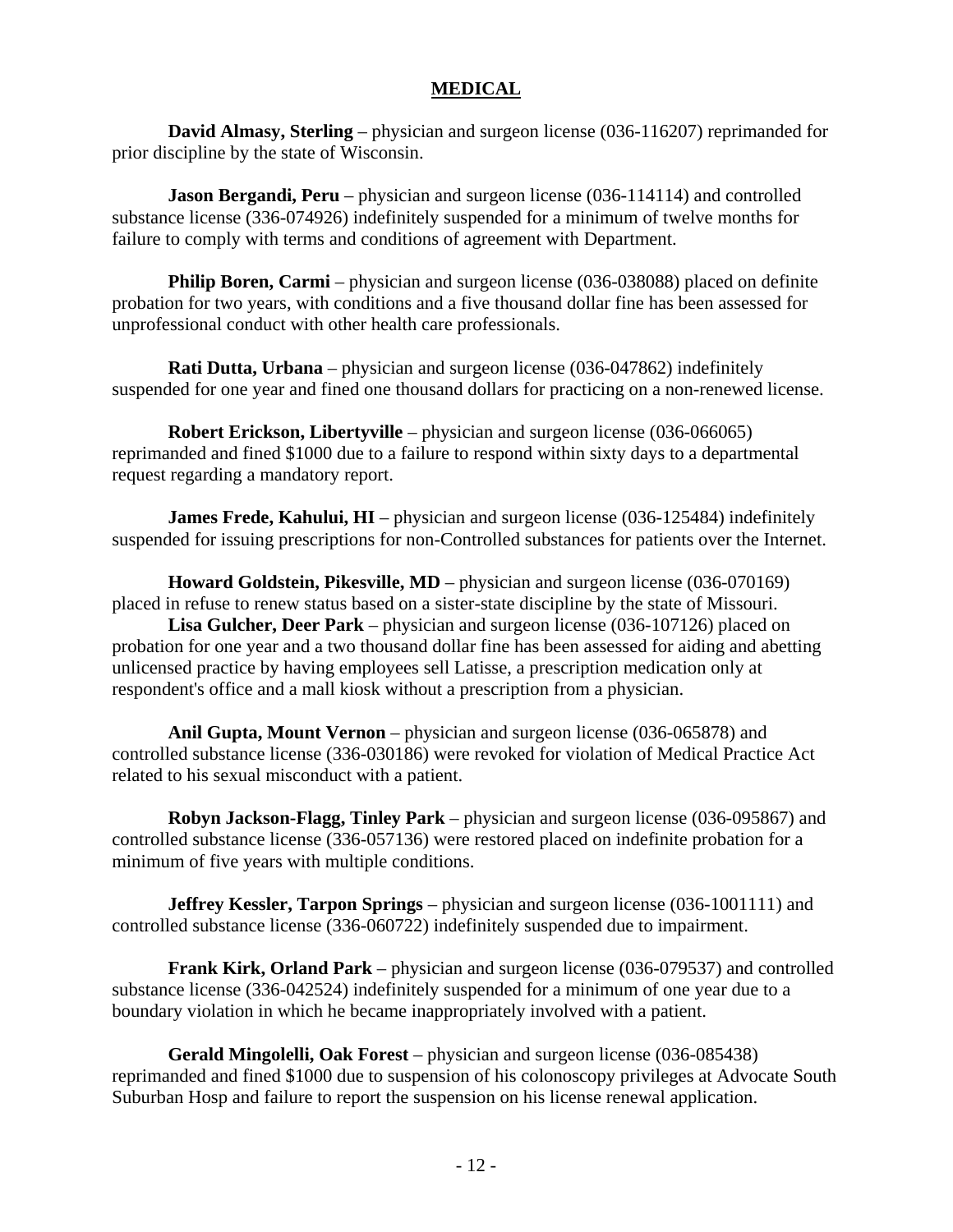**Michael Muise, Freeport** – physician and surgeon license (036-113835) reprimanded due to a prior discipline in the sister state of Wisconsin.

**Roy Niemark, Ozark, MO** – physician and surgeon license (036-050763) reprimanded based on a sister-state discipline by the state of Missouri.

 **Rajat Prakash, Clarendon Hills** – physician and surgeon license (036-086830) and controlled substance license (336-048833) temporarily suspended for immoral and unprofessional conduct arising out of the care and treatment of two female patients.

 **William Rea, Dallas, TX** – physician and surgeon license (036-085797) placed on indefinite probation for prior discipline by the state of Texas.

**Mark Scott, Chicago** – physician and surgeon license (036-086754) placed in refuse to renew status based on a sister-state discipline by the state of Washington.

**Joel Pulver, Saint Charles, MO** – chiropractic license (038-005023) restored with reprimand based on history of discipline by the Missouri state board of chiropractic examiners for loss of one patient's file.

**Damien Smith, Tempe, AZ** – chiropractic license (038-010894) placed on probation with conditions for a minimum of six months and fined one thousand dollars.

**Peter Glidden, Naperville** – (unlicensed) issuance of a cease and desist order against the unlicensed practice of medicine and a \$5000 civil penalty because respondent is unlicensed but advertised n a website that he practiced naturopathic medicine for a fee and used the title of "Dr.".

# **NURSING**

 **Kim Akainyah, Chicago** – registered nurse license (041-229891) restored to indefinite probation upon the payment of fees and the filing of forms due to default in Illinois educational loan and has now entered into a repayment agreement.

 **Tammy Bancroft, North Aurora** – registered nurse license (041-287693) indefinitely suspended for violating terms of her probation.

**Jean Byers, Forreston** – registered nurse license (041-205732) indefinitely suspended for diverting a fentanyl patch from a resident at her place of employment.

 **Morgan Carstens, Toulon** – registered nurse license (041-378660) reprimanded for unprofessional conduct.

 **Vicki Clark, Homewood** – registered nurse license (041-338958) restored to indefinite probation upon the payment of fees and the filing of forms due to default in Illinois educational loan and has now entered into a repayment agreement.

**Jess Cole, Broadlands** – registered nurse license (041-180694) reprimanded for failing to provide adequate supervision of subordinate nursing staff concerning nursing care provided a resident of a nursing care facility.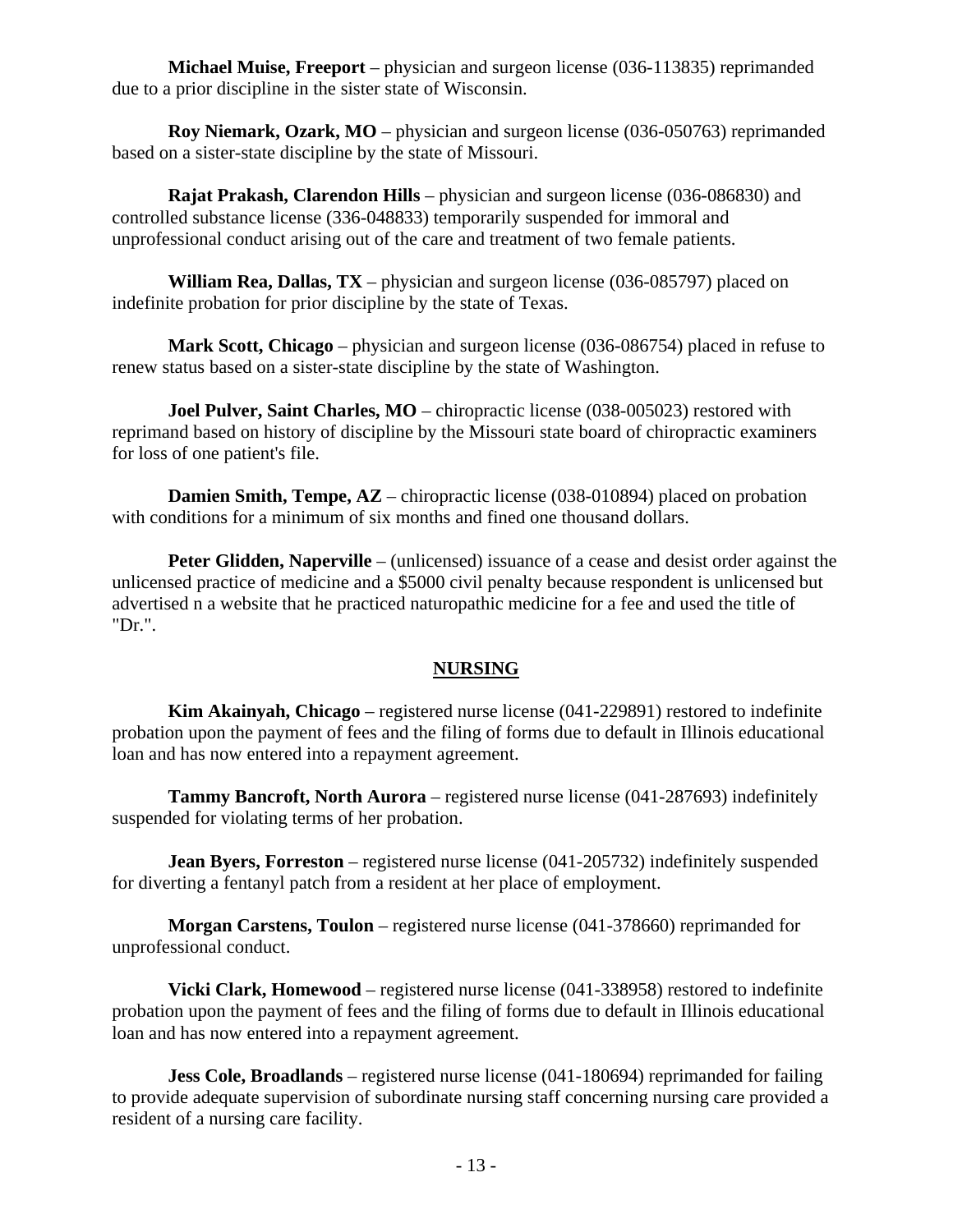**Marlene Craig, Phoenix, AZ** – registered nurse license (041-272989) placed in refuse to renew status for previous disciplines of her state of Indiana registered nurse license and Arizona registered nurse license.

 **Victoria Cura, Plainfield** – registered nurse license (041-374074) restored to indefinite probation after defaulted on an Illinois education loan and has now entered into a repayment agreement.

 **Mathew Curtis, Chebanse** – registered nurse license (041-312333) placed in refuse to renew status for being more than thirty days delinquent in child support.

 **Elizabeth Eyers, Alton** – registered nurse license (041-372677) restored to indefinite probation after defaulting on an Illinois educational loan and has now entered into a repayment plan.

**Sheryl Freed, Rock Island** – registered nurse license (041-270662) renewed and immediately reprimanded for a sister state discipline.

 **Lauren Green, Cordova** – registered nurse license (041-363076) placed on indefinite probation after default on an Illinois educational loan and has now entered into a repayment agreement.

 **Nicole Hayes, Grayslake** – registered nurse license (041-356156) suspended for 30 days and fined \$500 for failure to report criminal conviction for possession of controlled substances. Following suspension, license will be placed in indefinite probation with conditions for at least three years.

 **Andrea Jackson, Aurora** – registered nurse license (041-401467) reprimanded upon issuance as a result of prior discipline in Connecticut.

**Dawn Job, Bluffs** – registered nurse license (041-345310) placed in refuse to renew status for being more than thirty days delinquent in child support payments.

**Patricia Jones, Oak Forest** – registered nurse license (041-260983) restored to indefinite probation after defaulting on an Illinois educational loan and has now entered into a repayment agreement.

**Jennifer McDonald, Pekin** – registered nurse license (041-344094) restored to a three year indefinite probationary status with conditions.

 **Donna McEntee, Frankfort** – registered nurse license (041-301968) indefinitely suspended for a minimum of 12 months for failure to comply with terms & conditions of previous consent order.

 **Shalanda McKinney, Land O Lakes** – registered nurse license (041-359684) restored to indefinite probation for failing to comply with terms of her consent order.

 **Terri Jo Mellinger, Alton** – registered nurse license (041-401501) issued and immediately reprimanded and fined \$500 for a previous discipline of her Virginia nursing license.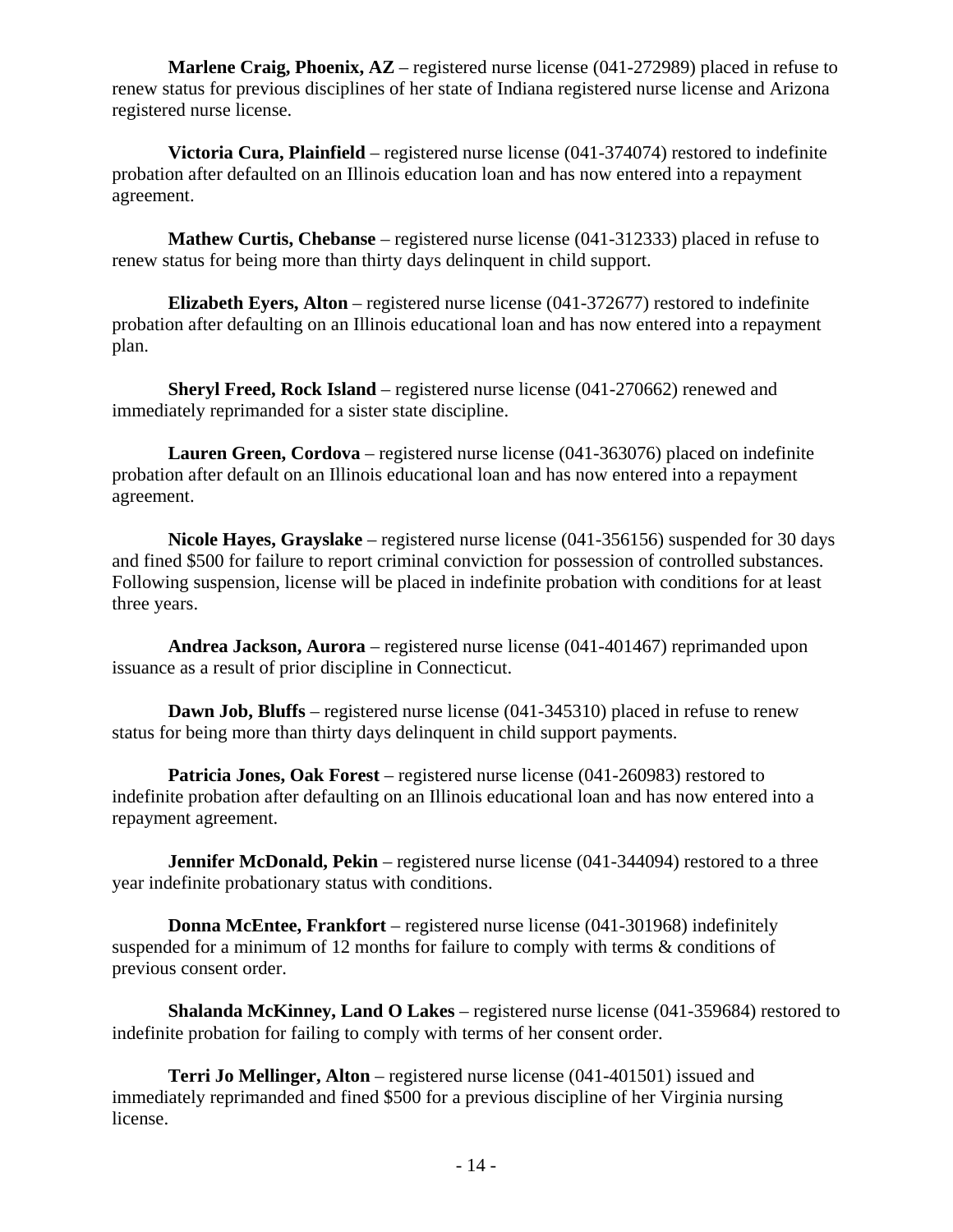**Andrea Myers, West Dundee** – registered nurse license (041-182125) restored to indefinite probation for a minimum of three years due to alcohol overdose.

**Cynthia Olson, Peoria** – registered nurse license (041-225510) indefinitely suspended for a minimum of twelve months for failure to comply with terms and conditions of previous probational consent order.

**Michelle Palella, Evanston** – registered nurse license (041-356204) placed on automatic, indefinite and immediate suspension for a minimum of twelve months for violating the terms of an agreement of care, counseling and treatment.

**Deborah Parnell, Chicago** – registered nurse license (041-158514) suspended for 30 days to be immediately followed by a three year indefinite probation with conditions for compliance; discipline based on sister state disciplines from California and Michigan.

**Stephanie Patton aka Schaffer, Flossmoor** – registered nurse license (041-344770) restored to indefinite probation after defaulting on an Illinois educational loan and has now entered into a repayment agreement.

**Sonja Rhodes, Warrenville** – registered nurse license (041-304686) restored to indefinite probation for at least three years as a result of having engaged in unusual pattern of refill requests for controlled substances prior to the date her license was suspended.

**Kristin Scharnhorst, Steger** – registered nurse license (041-340610) placed on indefinite probation for default on her educational loan as respondent has now entered into a repayment agreement.

**Deana Seeley, Sterling** – registered nurse license (041-282093) placed on indefinite probation for diversion of controlled substances.

**Janis Smith, Palm Beach, FL** – registered nurse license (041-317394) placed on indefinite probation after defaulting on an Illinois educational loan and has now entered into a repayment agreement.

**Susan Spaulding, Hilton, NY** – registered nurse license (041app2923356) issued and reprimanded as a result of a prior discipline by the New York State Board of Nursing.

**April Statler, Venedy** – registered nurse license (041-341486) indefinitely suspended for at least two years for drug diversion.

**Jacqueline Sturgis, Springfield** – registered nurse license (041-315089) automatic, indefinite and immediate suspension for a minimum of twelve months for violating the terms of a consent order.

**Julie Swanson, Mt. Prospect** – registered nurse license (041-198899) restored to indefinite probation after default on an Illinois educational loan and has now entered into a repayment agreement.

**Pamela Toliver, Sumner** – registered nurse license (041-376301) restored from suspended status and placed on indefinite probation for at least two years due to failure to provided CPR in a timely manner.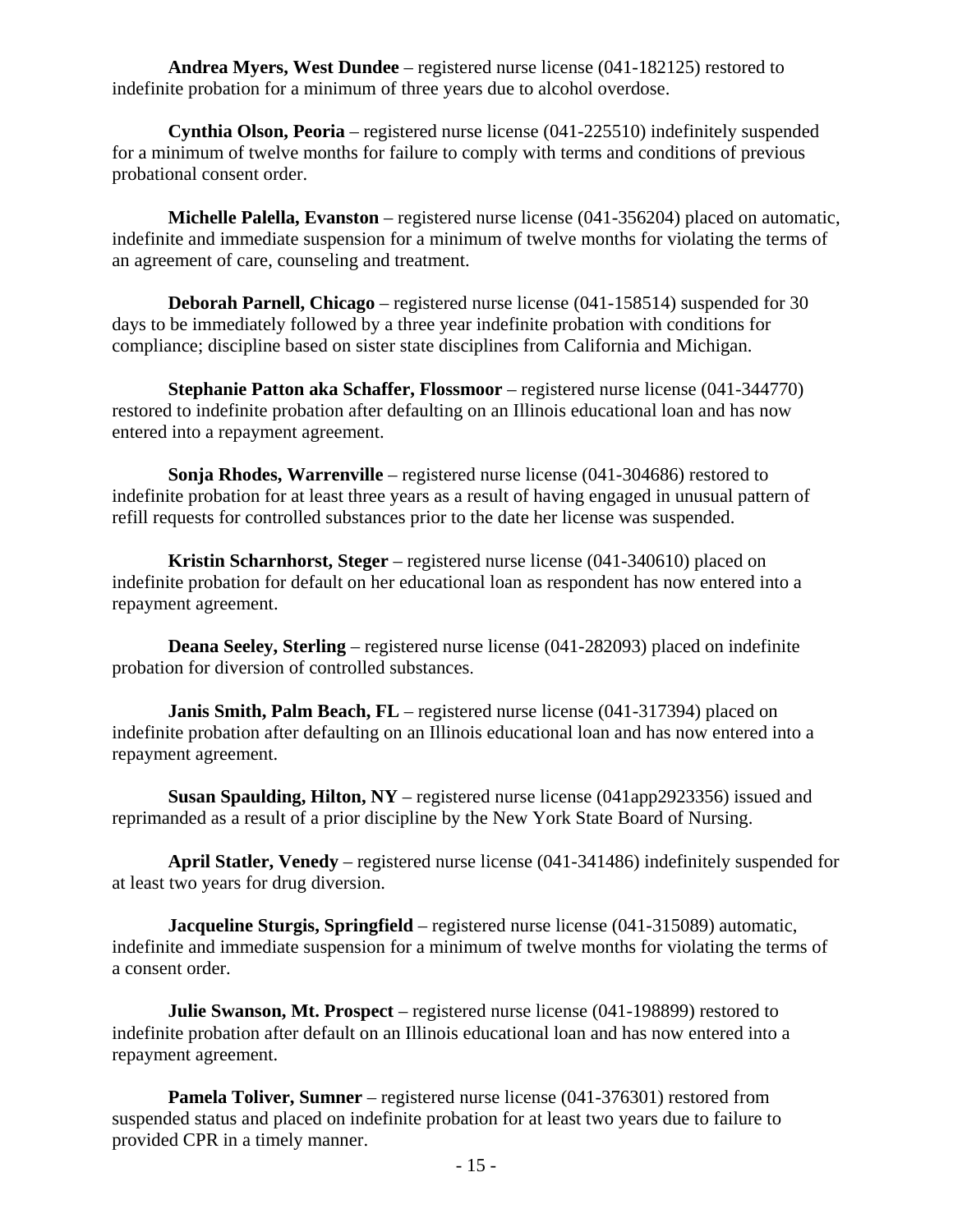**Barbara Vitko, Braceville** – registered nurse license (041-177207) revoked for a minimum of three years for diverting controlled substances by calling in unauthorized prescriptions.

**Jerrod Webb, Chatham** – registered nurse license (041-388074) automatically, suspended for at least twelve months for violating probation.

 **Dawn West aka Goetz, Arnold, MO** – registered nurse license (041-286818) restored to indefinite probation after default on an Illinois educational loan and has now entered into a repayment agreement.

 **Trinket Batts, Christopher** – licensed practical nurse license (043-087759) restored and placed on indefinite probation for at least three years due to testing positive for barbiturates and marijuana while working at a facility in the state,

**Sean Draper, Harrisburg** – licensed practical nurse license (043-077870) indefinitely suspended for at least six months for diversion of controlled substances from a nursing and rehab center; was terminated and failed to report termination.

 **Michael Goldman, Mt. Vernon** – licensed practical nurse license (043-102181) revoked for aggravated domestic battery conviction.

 **Jonathan Magboo, Des Plaines** – licensed practical nurse license (043-105417) reprimanded for failure to follow facility policies and procedures relative to medication storage.

 **Lee Roberson, Flossmoor** – licensed practical nurse license (043-114879) issued reprimanded for having a felony conviction.

 **Rebecca Shaw, Cayuga, IN** – licensed practical nurse license (043-084534) placed on probation for two years for unprofessional conduct while employed at Danville Pediatrics.

**Sean Sobczak, Livingston** – licensed practical nurse license (043-076835) indefinitely suspended for violation of terms of his probation by diverting and ingesting controlled substances taken from patients.

 **Marcella Stroehlein, Pinckneyville** – licensed practical nurse license (043-074421) placed on automatic, indefinite and immediate suspension for a minimum of 12 months for having violated the terms of a consent order.

**Diana Van Etten, O Fallon** – licensed practical nurse license (043-106774) placed on indefinite suspension for at least two years for drug diversion.

 **Valerie Wrencher, Park Forest** – licensed practical nurse license (043-090208) placed on probation after failing to comply with terms of her Consent Order; respondent has now entered into a subsequent repayment agreement.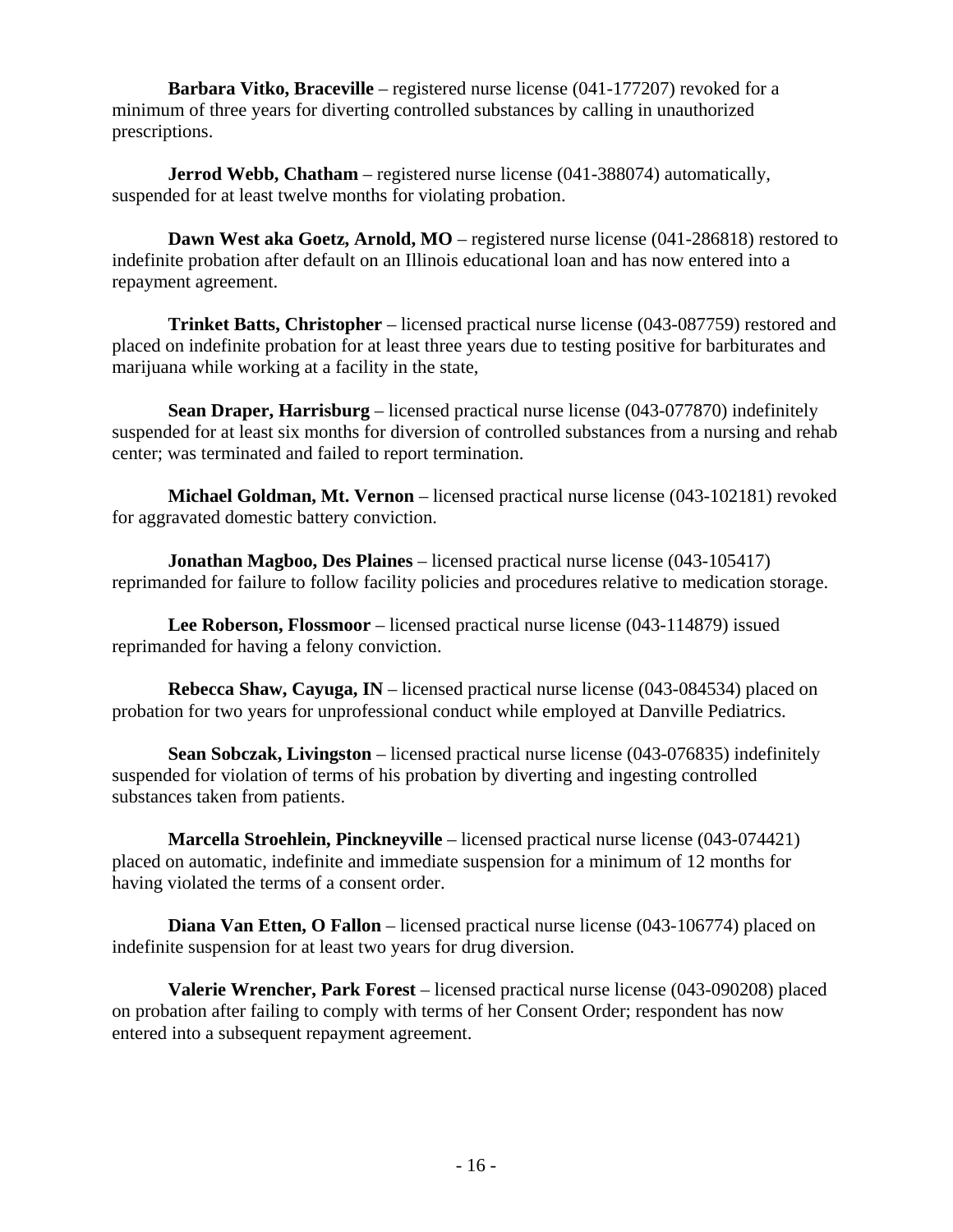#### **NURSING HOME ADMINISTRATOR**

 **Leo Feigenbaum, Rockford** – nursing home administrator license (044-003598) indefinitely suspended for at least one year and fined ten thousand dollars for violations of nursing home care act.

 **Bernice Marinelli, Rockford** – nursing home administrator license (044-003598) fined one thousand dollars for practicing on a non-renewed license.

**Carla Miller, Sullivan** – nursing home administrator license (044-010735) reprimanded for unprofessional conduct.

**Jeffrey Nelson, Rushville** – nursing home administrator license (044-10359) placed on indefinite suspension for a minimum of one year for violating the terms of his probation.

#### **PHARMACY**

 **Suzanne Froese, Gurnee** – pharmacy technician license (049-200377) indefinitely suspended after she knowingly received controlled substances from another pharmacy technician who had diverted the controlled substances from her former pharmacy employer.

 **Dirk Killelea, Chicago** – pharmacist license (051-289088) reprimanded for allowing the unlicensed practice of pharmacy.

 **Guy Onopa, Chicago** – pharmacist license (051-034399) placed on indefinite probation due to his diversion of controlled substances from his employer.

**Shilpa Patel, Glenview** – pharmacist license (051-040414) reprimanded for allowing the unlicensed practice of pharmacy.

 **Louis Schimenti, Fort Wayne, IN** – pharmacist license (051-035299) placed in refuse to renew status after his Indiana pharmacist's license was placed on indefinite probation for diverting controlled substances from his former employer and subsequently being terminated by said former employer.

 **Terry Sullivan, Buncombe** – pharmacist license (051-293726) and pharmacy technician license (049-153088) suspended for at least one year after he diverted controlled substances, legend drugs and an over the counter medication from his pharmacy employer for self use. He has also surrendered his Missouri pharmacist license.

 **Tina Zook, Des Plaines** – pharmacist license (051-286794) reprimanded for allowing the unlicensed practice of pharmacy.

#### **PROFESSIONAL COUNSELORS**

 **Amy Tierney, Lincolnwood** – professional counselor license (178-004130) reprimanded and fined one thousand dollars for independent practice as a licensed professional counselor.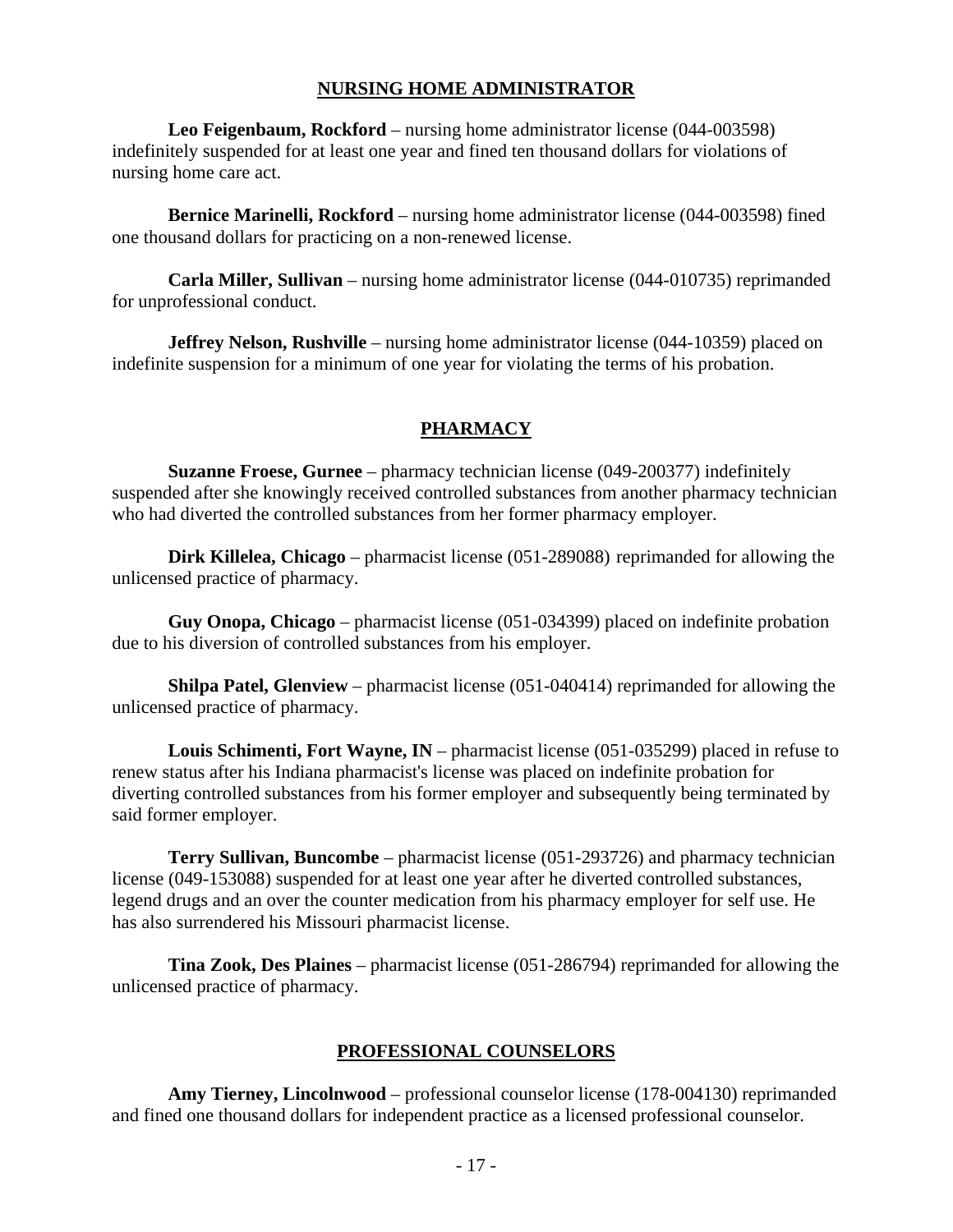**Angela Calkins, Chicago** – clinical professional counselor license (180-000446) placed in permanent refuse to renew status due to unprofessional conduct.

# **PSYCHOLOGY**

 **Enrique Gonzales, Chicago** – clinical psychologist license (071-005995) placed in refuse to renew status after defaulted on an Illinois educational loan.

# **REAL ESTATE**

 **Staci Laechelt, Chicago** – real estate leasing agent license (473-011958) placed in refuse to renew status due to defaulting on an Illinois educational loan.

 **Maria Lozada, Chicago** – real estate agent license (473-011601) placed in refuse to renew status for defaulting on an Illinois educational loan.

 **Sayed Ali, Skokie** – real estate broker license (475-126604) revoked for failing to comply with a consent order requiring him to complete a broker ethics course and submit quarterly reports.

 **Antwonne Davis, Chicago** – real estate broker license (475-107736) placed in refuse to renew status for being more than thirty days delinquent in payment of child support.

 **Richard Demaria, Skokie** – real estate broker license (475-105163) placed in refuse to renew status for being more than thirty days delinquent in the payment of child support.

 **Keith Harris, Richton Park** – real estate broker license (475-118183) placed in refuse to renew status for being more than thirty days delinquent in the payment of child support.

 **Gary Hayles, Matteson** – real estate broker license (475-106227) placed in refuse to renew status for being more than thirty days delinquent in the payment of child support.

**Don Johnson, Chesterton, IN** – real estate broker license (475-119639) revoked and fined \$25,000 for having been disciplined by the Indiana Real Estate Commission.

**Robert Jones, Jerseyville** – real estate broker license (475-112674) reprimanded and fined five hundred dollars for placing an advertisement for a finder's fee to an unlicensed person.

 **Adam Kaupert, Chicago** – real estate broker license (475-110553) placed in refuse to renew for engaging in unprofessional, unethical, and dishonorable conduct by providing a consumer with a fraudulent lease.

 **Fabian Lechuga, Bartlett** – real estate broker license (475-109161) fined \$500 due to deceptive and misleading advertisements.

 **D Doc McClellon, Peoria** – real estate broker license (475-109689) placed in refuse to renew status for being more than thirty days delinquent in the payment of child support.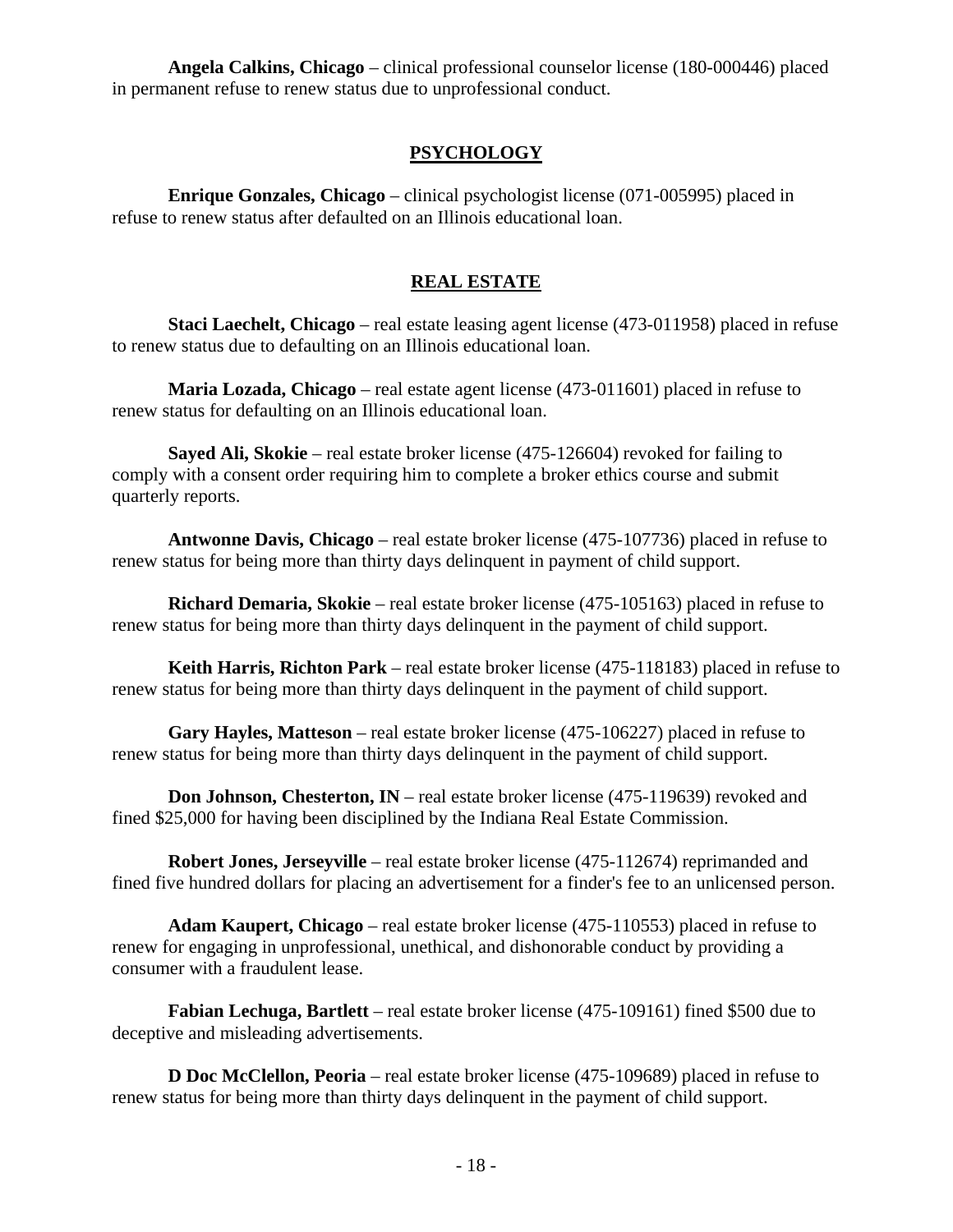**Mark Minkina, Morton Grove** – real estate broker license (475-080941) placed in refuse to renew status for being more than thirty days delinquent in the payment of child support.

 **Clarence Rasheed, Olympia Fields** – real estate broker license (475-081769) placed in refuse to renew status for being more than thirty days delinquent in the payment of child support.

 **George Kao, Chicago** – real estate salesperson license (476-414990) placed in refuse to renew for engaging in unprofessional, unethical, and dishonorable conduct by providing a consumer with a fraudulent lease.

 **Carlos Lopez, Chicago Ridge** – real estate salesperson license (476-425671) placed in refuse to renew status for being more than 30 days delinquent in the payment of child support.

 **Nicholas Pappas, Glenview** – real estate salesperson license (476-369982) placed in refuse to renew status for being more than thirty days delinquent in the payment of child support.

 **Milton Peggs, Chicago** – real estate salesperson license (476-414928) placed in refuse to renew status for being more than thirty days delinquent in the payment of child support.

 **Clarence Shearer, Northbrook** – real estate salesperson license (476-357903) placed in refuse to renew status for being more than thirty days delinquent in the payment of child support.

 **Ronald Walls, Loves Park** – real estate salesperson license (476-438265) placed in refuse to renew status for being more than thirty days delinquent in the payment of child support.

 **Martin Winefield, Chicago** – real estate salesperson license (476-361625) placed on indefinite probation for misappropriating escrow money for his own personal use.

**Meritage Management, Salt Lake City, UT** – (unlicensed) ordered to cease and desist from all time shares business in Illinois.

 **Marcus Stokes, Chicago** – (unlicensed) ordered to cease and desist the unlicensed practice of real estate brokerage immediately and a civil penalty of \$5000 is issued.

# **ROOFING CONTRACTORS**

**David Gayton, Springfield** – roofing license (104-014078) placed in refuse to renew status for practicing with a not renewed license.

# **SHORTHAND REPORTING**

 **Glenn Sonntag, St. Charles** – certified shorthand reporter license (084-002034) revoked for felony conviction of 3 counts of Possession of Child Pornography.